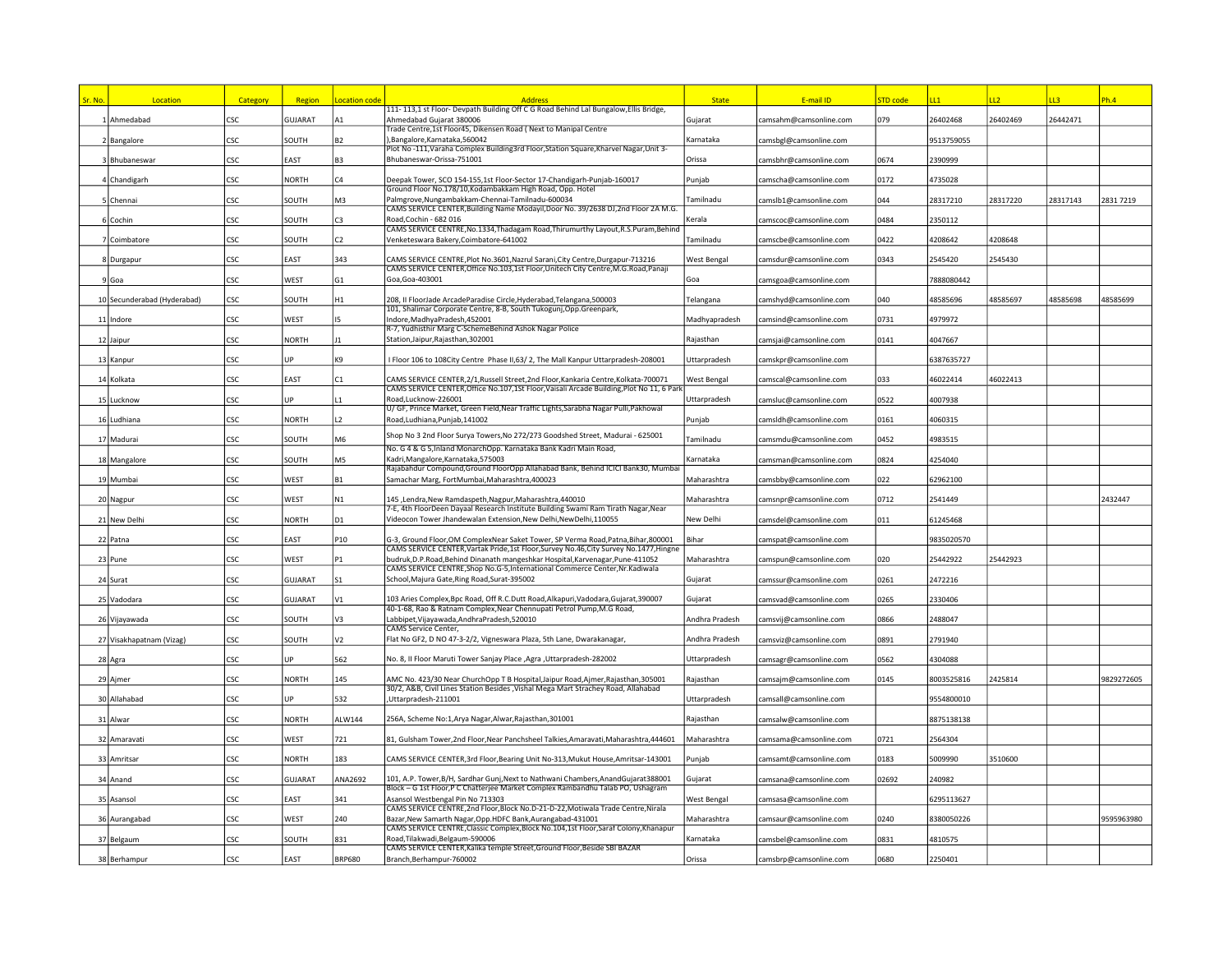|    | 39 Bhavnagar   | csc  | GUJARAT      | <b>BHA278</b>   | 305-306, Sterling Point, Waghawadi RoadOpp. HDFC BANK, BhavnagarGujarat 364002<br>CAMS SERVICE CENTRE, 1 Floor, Plot No.3, Block No.1, Privadarshini Pariswar west, Behing | Gujarat        | camsbha@camsonline.com | 0278  | 2225572    |            |         |            |
|----|----------------|------|--------------|-----------------|----------------------------------------------------------------------------------------------------------------------------------------------------------------------------|----------------|------------------------|-------|------------|------------|---------|------------|
|    | 40 Bhilai      | CSC  | EAST         | 788             | IDBI Bank, Nehru Nagar, Bhilai-490020                                                                                                                                      | Chattisgarh    | camsbhi@camsonline.com | 0788  | 4050360    |            |         |            |
|    |                |      |              |                 | C/o Kodwani Associtates Shope No 211-213 2nd floor Indra Prasth Tower syam Ki Sabji                                                                                        |                |                        |       |            |            |         |            |
|    | 41 Bhilwara    | CSC  | <b>NORTH</b> | <b>BHIL1482</b> | Mandi Near Mukerjee Garden Bhilwara-311001 (Rajasthan)                                                                                                                     | Rajasthan      | camsbhl@camsonline.com | 01482 | 232290     |            |         |            |
|    | 42 Bhopal      | CSC  | <b>NEST</b>  | 755             | Plot no 10, 2nd Floor, Alankar Complex, Near ICICI Bank, MP Nagar, Zone<br>I, Bhopal, Madhya Pradesh 462011                                                                | Madhyapradesh  | camsbhp@camsonline.com | 0755  | 4275591    |            |         |            |
|    |                |      |              |                 |                                                                                                                                                                            |                |                        |       |            |            |         |            |
|    | 43 Bokaro      | CSC  | <b>AST</b>   | 6542            | Mazzanine FloorF-4, City Centre, Sector 4, Bokaro Steel City, Bokaro, Jharkhand, 827004                                                                                    | Jharkhand      | camsbkr@camsonline.com | 06542 | 359182     |            |         |            |
|    | 44 Burdwan     | CSC  | <b>AST</b>   | 342             | CAMS SERVICE CENTER, No.399, G T Road, 1" floor, Above exide show room,<br>BurdwanWestbangal713101                                                                         | West Bengal    | camsbdw@camsonline.com | 0342  | 3551397    |            |         |            |
|    |                |      |              |                 |                                                                                                                                                                            |                |                        |       |            |            |         |            |
|    | 45 Calicut     | CSC  | SOUTH        | 495             | 29/97G 2nd Floor, S A Arcade, Mavoor Road, Arayidathupalam, Calicut Kerala-673016                                                                                          | Kerala         | camsclt@camsonline.com | 0484  | 4864818    | 2742276    |         |            |
|    |                | csc  | EAST         | 671             | Near Indian Overseas BankCantonment Road, Mata Math, Cuttack, Orissa, 753001                                                                                               | Orissa         |                        | 0671  | 2303722    |            |         |            |
|    | 46 Cuttack     |      |              |                 | 13, Ist Floor, Akkamahadevi Samaj ComplexChurch                                                                                                                            |                | camscut@camsonline.com |       |            |            |         |            |
|    | 47 Davangere   | CSC  | SOUTH        | DVG8192         | Road, P.J. Extension, Davangere, Karnataka, 577002                                                                                                                         | Karnataka      | camsdvg@camsonline.com | 8192  | 230038     | 9243689048 |         |            |
|    |                | CSC  | <b>NORTH</b> | 135             | 204/121 Nari Shilp Mandir Marg(Ist Floor) Old Connaught Place, Chakrata<br>Road, Dehradun, Uttarakhand, 248001                                                             | Uttarkhand     |                        | 0135  |            |            |         |            |
|    | 48 Dehradun    |      |              |                 |                                                                                                                                                                            |                | camsdun@camsonline.com |       | 2713233    |            |         |            |
|    | 49 Dhanbad     | CSC  | EAST         | 326             | Jrmila Towers, Room No: 111(1st Floor) Bank More, Dhanbad, Jharkhand, 826001                                                                                               | Jharkhand      | camsdha@camsonline.com | 0326  | 2304675    |            |         |            |
|    |                |      |              |                 |                                                                                                                                                                            |                |                        |       |            |            |         |            |
|    | 50 Erode       | CSC  | SOUTH        | 424             | 197, Seshaiyer Complex, Agraharam Street, Erode, Tamilnadu, 638001<br>B-49, 1st Floor, Nehru Ground, Behind Anupam Sweet House                                             | Tamilnadu      | camserd@camsonline.com | 0424  | 4540033    |            |         |            |
|    | 51 Faridabad   | CSC  | NORTH        | FDB129          | NIT.Faridabad.Harvana.121001                                                                                                                                               | Haryana        | camsfdb@camsonline.com | 0129  | 4340717    |            |         |            |
|    |                |      |              |                 | CAMS SERVICE CENTER,1st Floor,C-10 RDC Rajnagar,Opp Kacheri Gate No.2,Ghaziabad-                                                                                           |                |                        |       |            |            |         |            |
| 52 | Ghaziabad      | CSC  | NORTH        | <b>GHA120</b>   | 201002<br>CAMS SERVICE CENTRE, Shop No.5 & 6,3Rd Floor, Cross Road The mall, A D Tiraha, bank                                                                              | Uttarpradesh   | camsgha@camsonline.com | 0120  | 4154476    |            |         |            |
| 53 | Gorakhpur      | CSC  | IP           | 551             | Road, Gorakhpur-273001                                                                                                                                                     | Uttarpradesh   | camsgor@camsonline.com | 0551  | 2344065    | 9336800261 |         |            |
|    |                |      |              |                 | CAMS SERVICE CENTER, Door No.31-13-1158, 1st floor, 13/1, Arundelpet, Ward                                                                                                 |                |                        |       |            |            |         |            |
|    | 54 Guntur      | CSC  | SOUTH        | 863             | No.6, Guntur-522002                                                                                                                                                        | Andhra Pradesh | camsgun@camsonline.com | 0863  | 4005611    |            |         |            |
|    | 55 Gurgaon     | CSC  | <b>NORTH</b> | 124             | SCO - 16, Sector - 14, First floor, Gurgaon, Haryana, 122001                                                                                                               | Haryana        | camsgur@camsonline.com | 0124  | 4048022    |            |         |            |
|    |                |      |              |                 | CAMS SERVICE CENTRE, Piyali Phukan Road, K.C. Path, House No. 1, Rehabari, Guwahati-                                                                                       |                |                        |       |            |            |         |            |
|    | 56 Guwahati    | csc  | EAST         | 361             | 781008<br>G-6 Global Apartment, Kailash Vihar Colony, Opp. Income Tax Office, City Centre                                                                                  | Assam          | camsgwt@camsonline.com |       | 7896035933 |            |         |            |
|    | 57 Gwalior     | CSC  | UP           | 751             | Gwalior Madhya Pradesh-474002                                                                                                                                              | Madhyapradesh  | camsgwa@camsonline.com | 0751  | 4921685    |            |         |            |
|    |                |      |              |                 | No.204 - 205,1st Floor' B ' Block, Kundagol ComplexOpp. Court, Club                                                                                                        |                |                        |       |            |            |         |            |
| 58 | Hubli          | CSC  | SOUTH        | 836             | Road, Hubli, Karnataka, 580029                                                                                                                                             | Karnataka      | camshub@camsonline.com | 0836  | 4258576    |            |         | 9243689042 |
|    | 59 Jabalpur    | CSC  | WEST         | 761             | 8, Ground Floor, Datt Towers, Behind Commercial Automobiles, Napier<br>Town, Jabalpur, MadhyaPradesh, 482001                                                               | Madhyapradesh  | camsjab@camsonline.com | 0761  | 4922144    |            |         |            |
|    |                |      |              |                 | CAMS SERVICE CENTER, 144, Vijay Nagar, Near Capital Small Finance Bank, Football                                                                                           |                |                        |       |            |            |         |            |
|    | 60 Jalandhar   | CSC  | <b>NORTH</b> | 181             | Chowk, Jalandar City-144001                                                                                                                                                | Punjab         | camsjal@camsonline.com | 0181  | 2208736    |            |         |            |
|    | 61 Jalgaon     | CSC  | WEST         | LG257           | Rustomji Infotech Services70, NavipethOpp. Old Bus StandJalgaon, Maharashtra, 425001                                                                                       | Maharashtra    | camsjlg@camsonline.com | 0257  | 2224199    |            |         |            |
|    |                |      |              |                 |                                                                                                                                                                            |                |                        |       |            |            |         |            |
|    | 62 Jamnagar    | CSC  | GUJARAT      |                 | 207, Manek Centre, PN Marg, Jamnagar, Gujarat, 361001                                                                                                                      | Gujarat        | camsjam@camsonline.com | 0288  | 2661941    |            |         |            |
|    | 63 Jamshedpur  | CSC  | EAST         | 657             | Millennium Tower, "R" Road, Room No:15 First Floor,<br>Bistupur, Jamshedpur, Jharkhand, 831001                                                                             | harkhand       |                        | 0657  | 2320015    |            |         |            |
|    |                |      |              |                 |                                                                                                                                                                            |                | camsjpr@camsonline.com |       |            |            |         |            |
|    | Jodhpur        | csc  | <b>NORTH</b> | 291             | 1/5, Nirmal Tower,1" Chopasani Road,Jodhpur,Rajasthan,342003                                                                                                               | Rajasthan      | camsjpd@camsonline.com | 0291  | 2628038    |            |         |            |
|    |                | CSC. | WEST         | 231             |                                                                                                                                                                            |                |                        | 0231  | 3500024    |            |         |            |
|    | 65 Kolhapur    |      |              |                 | 2 B, 3rd Floor, Ayodhya Towers, Station Road, Kolhapur, Maharashtra, 416001                                                                                                | Maharashtra    | camskhp@camsonline.com |       |            |            |         |            |
|    | 66 Kota        | CSC  | <b>NORTH</b> | 744             | B-33 'Kalyan Bhawan, Near Triangle Park, Vallabh Nagar, Kota, Rajasthan, 324007                                                                                            | Rajasthan      | camskot@camsonline.com | 0744  | 2502555    |            |         | 9214245811 |
|    |                |      |              |                 | CAMS SERVICE CENTER,1307 B, Puthenparambil Building, KSACS Road, Opp.ESIC<br>Office, Behind Malayala Manorama Muttambalam P O, Kottayam-686501                             | Kerala         |                        |       |            |            |         |            |
|    | 67 Kottayam    | CSC  | SOUTH        | 481             |                                                                                                                                                                            |                | camsktm@camsonline.com |       | 9207760018 |            |         |            |
|    | 68 Meerut      | CSC  | <b>NORTH</b> | 121             | LO8 Ist Floor Shivam Plaza, Opp: Eves Cinema, Hapur Road, Meerut, Uttarpradesh, 250002                                                                                     | Uttarpradesh   | camsmee@camsonline.com | 0121  | 4002725    |            |         |            |
|    |                | CSC  | JP           |                 | H 21-22, Ist Floor, Ram Ganga Vihar Shopping Complex, Opposite Sale Tax Office,<br>Moradabad-244001                                                                        |                |                        |       |            |            |         |            |
|    | 69 Moradabad   |      |              | 591             |                                                                                                                                                                            | Uttarpradesh   | camsmbd@camsonline.com | 0591  | 2971287    |            |         |            |
|    | 70 Muzaffarpur | CSC  | EAST         | MUZ621          | Brahman Toli, Durgasthan Gola Road, Muzaffarpur, Bihar, 842001                                                                                                             | Bihar          | camsmuz@camsonline.com | 0621  | 2244086    |            |         | 9386350002 |
|    |                |      |              |                 | No.1,1st Floor, CH.26 7th Main, 5th Cross (Above Trishakthi Medicals), Saraswati                                                                                           |                |                        |       |            |            |         |            |
|    | 71 Mysore      | csc  | SOUTH        | 821             | Puram, Mysore, Karnataka, 570009<br>CASM SERVICE CENTRE,1st Floor,"Shraddha Niketan",Tilak Wadi,Opp Hotel City                                                             | Karnataka      | camsmys@camsonline.com | 0821  | 4053255    |            |         |            |
|    | 72 Nasik       | CSC  | WEST         | 253             | Pride, Sharanpur Road, Nasik-422002                                                                                                                                        | Maharashtra    | camsnsk@camsonline.com |       | 9607033277 |            |         |            |
|    |                |      |              |                 | 97/56, I Floor, Immadisetty TowersRanganayakulapet Road,                                                                                                                   |                |                        |       |            |            |         |            |
|    | 73 Nellore     | CSC  | SOUTH        | 861             | Santhapet, Nellore, AndhraPradesh, 524001<br>SCO 83-84, First Floor, Devi Lal Shopping Complex, Opp RBL Bank, G.T.Road, Panipat,                                           | Andhra Pradesh | camsnel@camsonline.com | 0861  | 2302398    |            |         |            |
|    | 74 Panipat     | CSC  | <b>NORTH</b> | 180             | Haryana, 132103                                                                                                                                                            | Haryana        | camspan@camsonline.com | 0180  | 4069802    |            |         |            |
|    |                |      |              |                 |                                                                                                                                                                            |                |                        |       |            |            |         |            |
|    | Patiala        | CSC  | <b>NORTH</b> | 175             | CAMS SERVICE CENTRE, No.35 New Lal Bagh, Opp. Polo Ground, Patiala-147001                                                                                                  | Punjab         | camsptl@camsonline.com | 0175  | 2229633    | 9814538392 | 6050002 |            |
|    |                |      |              |                 | S-8, 100, Jawaharlal Nehru Street (New Complex, Opp. Indian Coffee                                                                                                         |                |                        |       |            |            |         |            |
|    |                |      |              |                 |                                                                                                                                                                            |                |                        |       |            |            |         |            |
| 76 | Pondicherry    | CSC  | SOUTH        | 413<br>771      | House),Pondicherry,Pondicherry,605001                                                                                                                                      | Pondicherry    | camspdy@camsonline.com | 0413  | 4900549    | 8144991861 |         |            |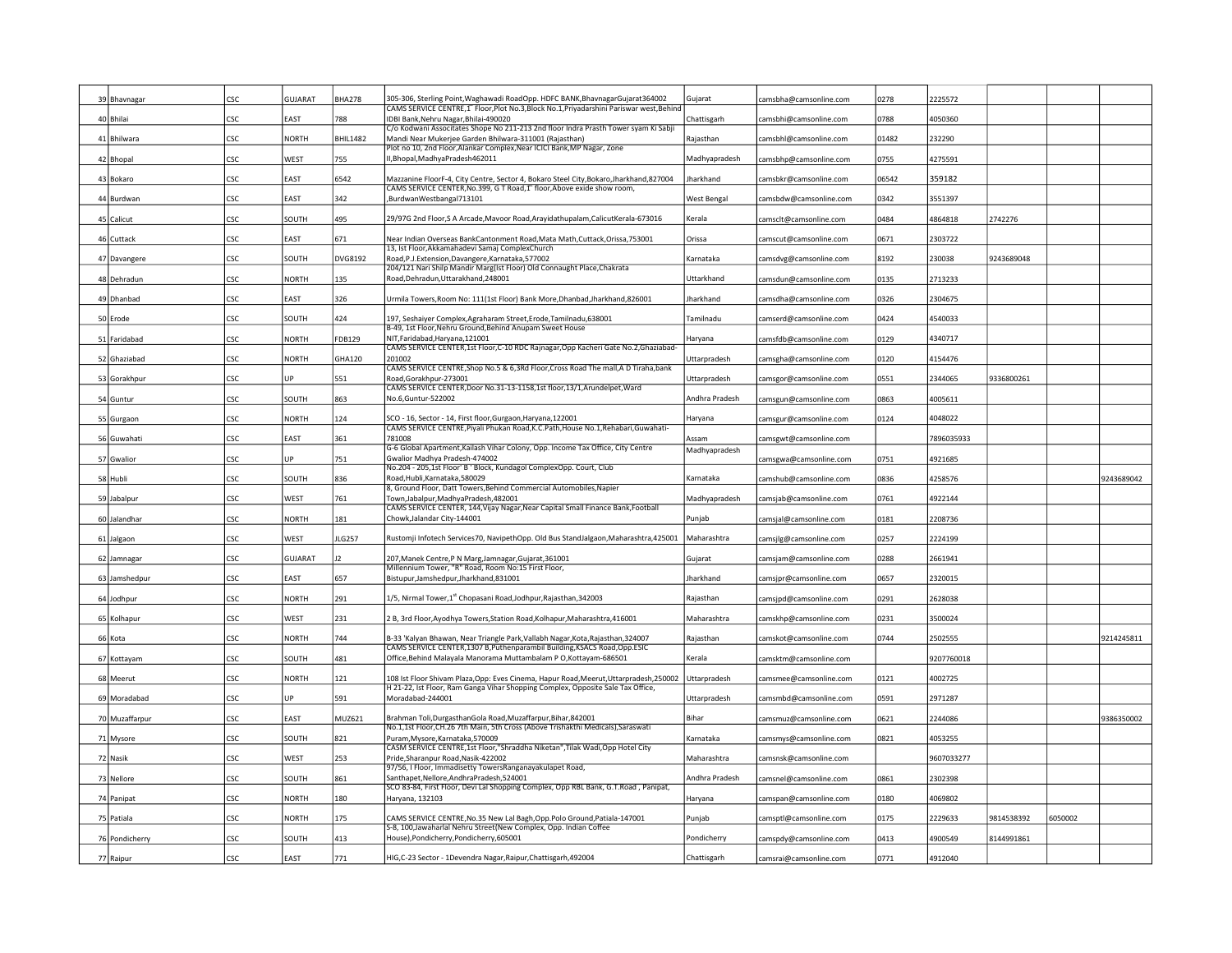|    |                  |            |              |                | Door No: 6-2-12, 1st Floor, Rajeswari Nilayam, Near Vamsikrishna Hospital, Nyapathi Vari                                                                                    |                  |                        |       |            |            |            |
|----|------------------|------------|--------------|----------------|-----------------------------------------------------------------------------------------------------------------------------------------------------------------------------|------------------|------------------------|-------|------------|------------|------------|
|    | Rajahmundry      | CSC        | SOUTH        | 883            | Street, T Nagar, Rajahmundry, AndhraPradesh, 533101                                                                                                                         | Andhra Pradesh   | camsrmd@camsonline.com | 0883  | 6665531    | 6560401    |            |
|    |                  |            |              |                | Office 207 - 210, Everest BuildingHarihar ChowkOpp Shastri Maidan,Limda                                                                                                     |                  |                        |       |            |            |            |
|    | 79 Raikot        | CSC        | GUJARAT      | R1             | Chowk.Raikot.Guiarat.360001                                                                                                                                                 | Gujarat          | camsraj@camsonline.com | 0281  | 2227553    |            |            |
|    |                  |            |              |                | 4,HB RoadNo: 206,2nd Floor Shri Lok ComplexH B Road Near                                                                                                                    |                  |                        |       |            |            |            |
|    | 80 Ranchi        | <b>CSC</b> | EAST         | 651            | Firayalal, Ranchi, Jharkhand, 834001                                                                                                                                        | <b>Iharkhand</b> | camsran@camsonline.com | 0651  | 2212133    |            |            |
|    |                  |            |              |                |                                                                                                                                                                             |                  |                        |       |            |            |            |
|    | 81 Rourkela      | CSC        | EAST         | 661            | CAMS SERVICE CENTRE, 2nd Floor, J B S Market Complex, Udit Nagar, Rourkela-769012                                                                                           | Orissa           | camsrou@camsonline.com |       | 9938237542 |            | 9238120073 |
|    | 82 Salem         | CSC.       | SOUTH        | \$3            | No.2, I Floor Vivekananda Street, New Fairlands, Salem, Tamilnadu, 636016                                                                                                   | Tamilnadu        | camssal@camsonline.com | 0427  | 4041129    |            |            |
|    |                  |            |              |                |                                                                                                                                                                             |                  |                        |       |            |            |            |
|    | 83 Sambalpur     | CSC        | EAST         | 663            | C/o Raj Tibrewal & Associates, Opp.Town High School, Sansarak Sambalpur, Orissa, 768001 Orissa                                                                              |                  | camssam@camsonline.com |       | 9438028908 |            |            |
|    |                  |            |              |                | CAMS SERVICE CENTER, No. 78, Haren Mukherjee Road, 1st Floor, Beside SBI                                                                                                    |                  |                        |       |            |            |            |
|    | 84 Siliguri      | CSC        | EAST         | 353            | Hakimpara, Siliguri-734001                                                                                                                                                  | West Bengal      | camssil@camsonline.com |       | 9735316555 |            |            |
|    | Tirupur          |            |              |                |                                                                                                                                                                             |                  |                        |       |            |            |            |
| 85 |                  | CSC        | SOUTH        | TRP421         | 1(1), Binny Compound, II Street, Kumaran Road, Tirupur, Tamilnadu, 641601                                                                                                   | Tamilnadu        | camstrp@camsonline.com | 0421  | 4242134    |            |            |
|    |                  |            |              |                | CAMS SERVICE CENTRE, No.F4, Magnam Suraksaa Apatments, Tiruvananthapuram<br>Road Tirunelveli-627002                                                                         |                  |                        |       |            |            |            |
|    | 86 Tirunelveli   | <b>CSC</b> | SOUTH        | TRV462         |                                                                                                                                                                             | Tamilnadu        | camstrv@camsonline.com | 0462  | 4000780    |            |            |
|    | 87 Trichur       | CSC        | SOUTH        | 487            | Room No. 26 & 27Dee Pee Plaza, Kokkalai, Trichur, Kerala, 680001                                                                                                            | Kerala           | camstur@camsonline.com |       | 7558066777 |            |            |
|    |                  |            |              |                |                                                                                                                                                                             |                  |                        |       |            |            |            |
|    | 88 Trichy        | CSC        | SOUTH        | 431            | No 8, I Floor, 8th Cross West Extn, Thillainagar, Trichy, Tamilnadu, 620018                                                                                                 | Tamilnadu        | camstri@camsonline.com | 0431  | 4220862    |            |            |
|    |                  |            |              |                |                                                                                                                                                                             |                  |                        |       |            |            |            |
|    | 89 Trivandrum    | CSC        | SOUTH        | 471            | R S Complex, Opp of LIC Building, Pattom PO, Trivandrum, Kerala, 695004                                                                                                     | Kerala           | camstvm@camsonline.com | 0471  | 9188184178 |            |            |
|    |                  |            |              |                |                                                                                                                                                                             |                  |                        |       |            |            |            |
|    | 90 Udaipur       | CSC        | <b>NORTH</b> | 294            | CAMS SERVICE CENTRE, No.32, Ahinsapuri, Fatehpura Circle, Udaipur-313001                                                                                                    | Rajasthan        | camsudp@camsonline.com | 0294  | 2454567    |            |            |
|    |                  |            |              |                |                                                                                                                                                                             |                  |                        |       |            |            |            |
|    | 91 Valsad        | <b>CSC</b> | GUJARAT      | 2632           | 3rd floor, Gita Nivas, opp Head Post Office, Halar Cross LaneValsad, Gujarat, 396001<br>Office no 1, Second floor, Bhawani Market, Building No. D-58/2-A1, Rathyatra Beside | Gujarat          | camsval@camsonline.com | 02632 | 245239     |            |            |
|    | 92 Varanasi      | CSC        | l IP         | 542            | Kuber Complex, Varanasi, Uttarpradesh-221010                                                                                                                                | Uttarpradesh     | camsvar@camsonline.com |       | 8400890007 |            |            |
|    |                  |            |              |                | CAMS SERVICE CENTRE, AKT Complex, 2nd Floor, No.1,3, New Sankaranpalayam Road                                                                                               |                  |                        |       |            |            |            |
|    | 93 Vellore       | CSC        | SOUTH        | <b>VEL416</b>  | Tolgate.Vellore-632001                                                                                                                                                      | Tamilnadu        | camsvel@camsonline.com | 0416  | 290062     |            |            |
|    |                  |            |              |                | Hno. 2-4-641, F-7, 1st Floor, A.B.K Mall, Old Bus Depot Road, Ramnagar, Hanamkonda,                                                                                         |                  |                        |       |            |            |            |
|    | 94 Warangal      | CSC        | SOUTH        | 870            | Warangal.Telangana-506001                                                                                                                                                   | Telangana        | camswgl@camsonline.com | 0870  | 2970738    |            |            |
|    |                  |            |              |                |                                                                                                                                                                             |                  |                        |       |            |            |            |
|    | 95 Balasore      | CSC        | EAST         | <b>BLS6782</b> | B C Sen Road, Balasore, Orissa, 756001                                                                                                                                      | Orissa           | camsbls@camsonline.com | 06782 | 260902     |            |            |
|    |                  |            |              |                | IRDS Heights Sector 14 Nanak Nagar Near Peaks Auto Showroom Jammu Jammu &                                                                                                   |                  |                        |       |            |            |            |
|    | 96 Jammu         | <b>CSC</b> | <b>NORTH</b> | JMU191         | Kashmir, 180004<br>CAMS SERVICE CENTER, No.18/47/A, Govind Nilaya, Ward No.20, Sangankal Moka                                                                               | Jammu & Kashmir  | camsjmu@camsonline.com | 0191  | 2432601    |            |            |
|    | 97 Ballari       | <b>CSC</b> | SOUTH        | BRY8392        | Road, Gandhinagar, Ballari-583102                                                                                                                                           | Karnataka        | camsbry@camsonline.com |       | 6361070264 |            |            |
|    |                  |            |              |                | CAMS Service Centre, 214-215, 2nd floor, Shivani Park,                                                                                                                      |                  |                        |       |            |            |            |
|    | 98 Navsari       | CSC        | GUJARAT      | NVS2637        | Opp.Shankheswar Complex,Kaliawadi,Navsari -396445,Gujarat                                                                                                                   | Gujarat          | camsnvs@camsonline.com | 02637 | 236164     |            |            |
|    |                  |            |              |                | CAMS SERVICE CENTRE, SCO 06, Ground Floor, MR Complex, Near Sonipat Stand Delhi                                                                                             |                  |                        |       |            |            |            |
|    | 99 Rohtak        | CSC        | <b>NORTH</b> | <b>ROK1262</b> | Road, Rohtak-124001                                                                                                                                                         | Haryana          | camsrok@camsonline.com | 01262 | 257889     |            |            |
|    |                  |            |              |                | Shop No: 6, Door No: 19-10-8, (Opp to Passport Office), AIR Bypass Road, Tirupati-517501,                                                                                   |                  |                        |       |            |            |            |
|    | 100 Tirupati     | CSC        | SOUTH        | <b>TPT877</b>  | AndhraPradesh                                                                                                                                                               | Andhra Pradesh   | camstpt@camsonline.com | 877   | 2225056    | 6302864854 |            |
|    |                  |            |              |                | A-1/50, Block A Kalyani - Nadia Dt, PIN-741235                                                                                                                              |                  |                        |       |            |            |            |
|    | 101 Kalyani      | CSC        | EAST         | KAL_33         | CAMS SERVICE CENTRE, Office No.4-5, First Floor, RTO Relocation Commercial Complex-                                                                                         | West Bengal      | camskal@camsonline.com | 033   | 25022720   |            |            |
|    | $102$ Bhu        | CSC        | GUJARAT      | <b>BUJ2832</b> | B,Opp.Fire Station, Near RTO Circle, Bhuj-Kutch-370001                                                                                                                      | Gujarat          | camsbuj@camsonline.com | 02832 | 227176     |            |            |
|    |                  |            |              |                | Flat No 109, 1st FloorA Wing, Kalyani Tower126 Siddheshwar Peth, Near Pangal High                                                                                           |                  |                        |       |            |            |            |
|    | 103 Solapur      | CSC        | WEST         | SLP217         | SchoolSolapur, Maharashtra, 413001                                                                                                                                          | Maharashtra      | camsslp@camsonline.com | 0217  | 2724547    |            |            |
|    |                  |            |              |                | "Aastha Plus", 202-A, 2nd FloorSardarbag Road, Nr. AlkapuriOpp. Zansi Rani Statue,                                                                                          |                  |                        |       |            |            |            |
|    | 104 Junagadh     | csc        | GUJARAT      | JDH285         | Junagadh Gujarat-362001                                                                                                                                                     | Gujarat          | :amsjdh@camsonline.com | 0285  | 2633682    |            |            |
|    |                  |            |              |                | Shop No - F -56First Floor, Omkar Complex Opp Old Colony, Nr Valia Char                                                                                                     |                  |                        |       |            |            |            |
|    | 105 Ankleshwar   | CSC        | GUJARAT      | <b>AKL2646</b> | Rasta, GIDC, Ankleshwar, Gujarat, 393002                                                                                                                                    | Gujarat          | camsakl@camsonline.com | 02646 | 220059     |            |            |
|    |                  |            |              |                |                                                                                                                                                                             |                  |                        |       |            |            |            |
|    | 106 Kollam       | CSC        | SOUTH        | <b>KLM474</b>  | CAMS SERVICE CENTRE, Uthram Chanmbers (Ground Floor), Thamarakulam, Kollam-691006 Kerala<br>No.372/18D,1" Floor Above IDBI Bank,Beside V-Mart,Near RAKSHAN,Gwalior          |                  | camsklm@camsonline.com | 0474  | 2742823    |            |            |
|    | 107 Jhansi       | CSC        | UP           | JHS510         | Road, Jhansi-284001                                                                                                                                                         | Uttarpradesh     | camsjhs@camsonline.com |       | 9839370008 |            |            |
|    |                  |            |              |                |                                                                                                                                                                             |                  |                        |       |            |            |            |
|    | 108 Aligarh      | CSC        | UP           | ALIGA571       | City Enclave, Opp. Kumar Nursing Home Ramghat Road Aligarh Uttarpradesh-202001                                                                                              | Uttarpradesh     | camsalg@camsonline.com | 0571  | 2970066    |            |            |
|    |                  |            |              |                |                                                                                                                                                                             |                  |                        |       |            |            |            |
|    | 109 Satara       | CSC        | WEST         | SATA2162       | 117 / A / 3 / 22, Shukrawar Peth, Sargam Apartment, Satara, Maharashtra, 415002                                                                                             | Maharashtra      | camssat@camsonline.com |       | 9172055297 |            |            |
|    |                  |            |              |                | No.28/8 1st Floor, Balakrishna Colony, Pachaiappa Street, Near VPV Lodge,                                                                                                   |                  |                        |       |            |            |            |
|    | 110 Kumbakonam   | <b>CSC</b> | SOUTH        | KUMBA435       | Kumbakonam - 612001                                                                                                                                                         | Tamilnadu        | :amskum@camsonline.com | 0435  | 2403747    |            |            |
|    |                  |            |              |                | CAMS SERVICE CENTRE, Ground Floor, Gurudwara Road, Near Old Vijaya Bank, Bhagalpur                                                                                          |                  |                        |       |            |            |            |
|    | 111 Bhagalpur    | CSC        | EAST         | BAGAL641       | 812001<br>CAMS SERVICE CENTER,F-62-63,2nd Floor,Butler Plaza Commercial Complex Civil Lines                                                                                 | Bihar            | camsblp@camsonline.com |       | 9264499905 |            |            |
|    | 112 Bareilly     | CSC        | UP           | BAREL581       | Bareilly Uttarpradesh-243001                                                                                                                                                | Uttarpradesh     | camsbly@camsonline.com | 0581  | 2571181    |            |            |
|    |                  |            |              |                |                                                                                                                                                                             |                  |                        |       |            |            |            |
|    | 113 Akola        | CSC        | WEST         | AKO724         | Opp. RLT Science CollegeCivil Lines, Akola, Maharashtra, 444001                                                                                                             | Maharashtra      | camsako@camsonline.com |       | 8208017732 |            |            |
|    |                  |            |              |                |                                                                                                                                                                             |                  |                        |       |            |            |            |
|    | 114 Yamuna Nagar | csc        | <b>NORTH</b> | YNR1732        | 124-B/R, Model Town Yamunanagar, Yamuna Nagar, Haryana, 135001                                                                                                              | Harvana          | camsynr@camsonline.com | 01732 | 796099     |            | 9254303803 |
|    |                  |            |              |                | S S M Jalan RoadGround floorOpp. Hotel Ashoke.Caster                                                                                                                        |                  |                        |       |            |            |            |
|    | 115 Deoghar      | CSC        | EAST         | DE6432         | Town, Deoghar, Jharkhand, 814112                                                                                                                                            | Iharkhand        | camsdeo@camsonline.com | 06432 | 222635     |            |            |
|    | 116 Karimnagar   | <b>CSC</b> | SOUTH        | <b>KRI878</b>  | HNo.7-1-257, Upstairs S B H mangammathota, Karimnagar, Telangana, 505001                                                                                                    | Telangana        | camskri@camsonline.com | 0878  | 2225594    |            |            |
|    |                  |            |              |                |                                                                                                                                                                             |                  |                        |       |            |            |            |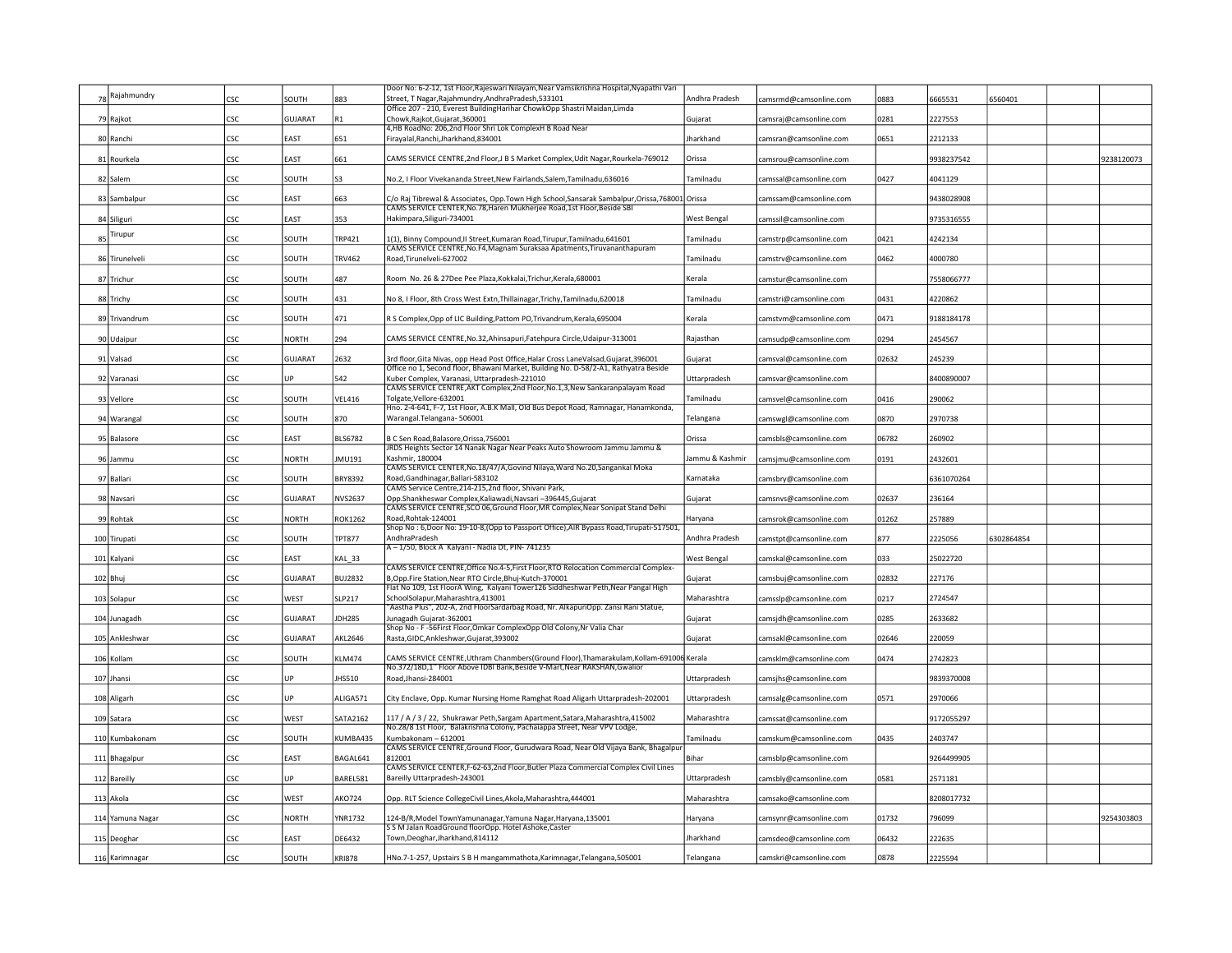|                               |            |                |                | Bandi Subbaramaiah Complex, D. No: 3/1718, Shop No: 8, Raja Reddy                                                                                                         |                  |                         |       |             |            |            |
|-------------------------------|------------|----------------|----------------|---------------------------------------------------------------------------------------------------------------------------------------------------------------------------|------------------|-------------------------|-------|-------------|------------|------------|
| 117 Kadapa                    | CSC.       | SOUTH          | KDP8562        | Street, Kadapa, AndhraPradesh, 516001                                                                                                                                     | Andhra Pradesh   | camskdp@camsonline.com  | 08562 | 248695      |            |            |
|                               |            |                |                |                                                                                                                                                                           |                  |                         |       |             |            |            |
| 118 Shimla                    | CSC        | <b>NORTH</b>   | <b>SML177</b>  | Floor, Opp. Panchayat Bhawan Main gateBus stand, Shimla, HimachalPradesh, 171001                                                                                          | Himachal Pradesh | camssml@camsonline.com  | 177   | 2656161     | 2656809    |            |
| 119 Kannur                    | CSC        | SOUTH          | <b>KNR497</b>  | Room No.PP.14/435Casa Marina Shopping CentreTalap, Kannur, Kerala, 670004                                                                                                 | Kerala           | camsknr@camsonline.com  |       | 9072260006  |            |            |
| 120 Mehsana                   | CSC        | <b>GUJARAT</b> | <b>MNA2762</b> | 1st Floor, Subhadra ComplexUrban Bank RoadMehsana, Gujarat, 384002                                                                                                        | Gujarat          | camsmna@camsonline.com  | 02762 | 230169      |            |            |
| 121 Hazaribag                 | <b>CSC</b> | EAST           | HAZ6546        | Municipal MarketAnnanda Chowk,Hazaribag,Jharkhand,825301                                                                                                                  | <b>Iharkhand</b> | camshaz@camsonline.com  | 06546 | 270060      | 9304875716 |            |
| 122 Anantapu                  | CSC        | SOUTH          | ATP8554        | 15-570-33, I FloorPallavi Towers, Subash RoadOpp:Canara<br>Bank, Anantapur, AndhraPradesh, 515001                                                                         | Andhra Pradesh   | camsatp@camsonline.com  | 08554 | 227024      | 7569552117 |            |
| 123 Kurnool                   | CSC        | SOUTH          | <b>KRL8518</b> | AMS SERVICE CENTRE, Shop No.26 and 27, Door No.39/265A and 39/265B, Second<br>Floor,Skanda Shopping Mall,Old Chad Talkies,Vaddageri,39 <sup>th</sup> Ward,Kurnool-518001  | Andhra Pradesh   | camskrl@camsonline.com  | 08518 | 224639      |            |            |
|                               |            |                |                | CAMS SERVICE CENTRE, No-12, Opp. HDFC Bank, Red Square                                                                                                                    |                  |                         |       |             |            |            |
| 124 Hisar                     | CSC        | <b>NORTH</b>   | HSR1662        | Market, Hisar, Haryana, 125001                                                                                                                                            | Haryana          | camshsr@camsonline.com  | 01662 | 283100      |            |            |
| 125 Sri Ganganagar            | CSC        | <b>NORTH</b>   | <b>SGNR154</b> | 18 L BlockSri Ganganagar, Rajasthan, 335001                                                                                                                               | Raiasthan        | camssgnr@camsonline.com | 0154  | 9571395700  |            |            |
| 126 Bhatinda                  | CSC        | <b>NORTH</b>   | <b>BTI164</b>  | 2907 GH,GT Road, Near Zila Parishad, Bhatinda, Punjab, 151001<br>No.65 1st FloorKishnappa Compound1st Cross, Hosmane                                                      | Punjab           | camsbti@camsonline.com  | 0164  | 2221960     |            |            |
| 127 Shimoga                   | CSC        | SOUTH          | SHI8182        | Extn, Shimoga, Karnataka, 577201                                                                                                                                          | Karnataka        | camsshi@camsonline.com  | 08182 | 222706      | 9243689049 |            |
| 128 Palakkad                  | CSC        | SOUTH          | <b>PKD491</b>  | 10 / 688, Sreedevi Residency, Mettupalayam Street, Palakkad, Kerala, 678001                                                                                               | Kerala           | camspkd@camsonline.com  | 0491  | 2548093     |            |            |
|                               |            |                |                | CAMS SERVICE CENTRE, F4-Classic Heritage, Near Axis Bank, Opp.BPS                                                                                                         |                  |                         |       |             |            |            |
| 129 Margao                    | CSC        | WEST           | <b>MRG832</b>  | Club, Pajifond, Margao, Goa-403601                                                                                                                                        | Goa              | camsmrg@camsonline.com  | 0832  | 8459816997  |            |            |
| 130 Karur                     | CSC        | SOUTH          | <b>KAR4324</b> | 126 G, V.P.Towers, Kovai Road, Basement of Axis BankKarur, Tamilnadu, 639002                                                                                              | Tamilnadu        | camskar@camsonline.com  | 04324 | 233893      |            | 9244950001 |
| 131 Bikane                    | CSC        | <b>NORTH</b>   | <b>BKN151</b>  | Behind rajasthan patrika In front of vijaya bank 1404,amar singh pura Bikaner.334001<br>CAMS SERVICE CENTRE, D No.25-4-29, 1St floor, Kommireddy vari street, Beside Warf | Raiasthan        | camsbkn@camsonline.com  | 0151  | 2970602     |            |            |
| 132 Kakinada                  | CSC        | SOUTH          | <b>KKD884</b>  | Road, Opp swathi medicals, Kakinada-533001                                                                                                                                | Andhra Pradesh   | camskkd@camsonline.com  | 0884  | 2358566     |            |            |
| 133 Bilaspur                  | CSC        | EAST           | <b>BIL7752</b> | CAMS SERVICE CENTRE, Shop No.B-104, First Floor, Narayan Plaza, Link Road, Bilaspur(C.G)<br>495001                                                                        | Chattisgarh      | camsbil@camsonline.com  |       | 07752490706 |            |            |
| 134 Vapi                      | CSC        | <b>GUJARAT</b> | Vap260         | 208, 2nd Floor HEENA ARCADE, Opp. Tirupati TowerNear G.I.D.C. Char<br>Rasta. Vapi. Guiarat. 396195                                                                        | Gujarat          | camsvap@camsonline.com  |       | 9104883239  |            |            |
|                               |            |                |                | CAMS SERVICE CENTRE, SCO 48-49, Ground Floor, opp peer, Bal Bhawan Road, Near HDFC                                                                                        |                  |                         |       |             |            |            |
| 135 Ambala                    | CSC        | <b>NORTH</b>   | AMB171         | Bank, Ambala City, Haryana - 134 003                                                                                                                                      | Haryana          | camsamb@camsonline.com  |       | 9050445777  |            | 9050445777 |
| 136 Agartala                  | CSC        | EAST           | AGA381         | Advisor Chowmuhani (Ground Floor), Krishnanagar Agartala, Tripura, 799001                                                                                                 | Tirupura         | camsaga@camsonline.com  | 0381  | 2323009     |            |            |
| 137 Saharanpur                | CSC        | <b>NORTH</b>   | SHA132         | I Floor, Krishna ComplexOpp. Hathi GateCourt Road,Saharanpur,Uttarpradesh,247001                                                                                          | Uttarpradesh     | camssah@camsonline.com  | 0132  | 6450137     |            |            |
| 138 Kharagpur                 | <b>CSC</b> | EAST           | <b>KHG3222</b> | CAMS SERVICE CENTRE, "Silver Palace" OT Road, Inda-Kharagpur, G-P-<br>Barakola, P.S. Kharagpur Local, Dist West Midnapore-721305                                          | West Bengal      | camskhg@camsonline.com  | 3222  | 354801      | 9800456034 |            |
| Tiruvalla<br>139              | CSC        | SOUTH          | <b>TVL469</b>  | CAMS SERVICE CENTER,1st Floor, Room No-61(63), International shopping Mall, Opp.ST<br>Thomas Evangelical Church, Above Thomsan Bakery, Manjady, Thiruvalla-689105         | Kerala           | camstvl@camsonline.com  | 0469  | 2960071     |            |            |
|                               |            |                |                | Doctor's Tower Building, Door No. 14/2562, 1st floor, North of Iorn Bridge, Near Hotel<br>Arcadia Regency,                                                                | Kerala           |                         |       |             |            |            |
| 140 Alleppey                  | CSC        | SOUTH          | <b>ALP477</b>  |                                                                                                                                                                           |                  | camsalp@camsonline.com  | 0477  | 2237664     |            |            |
| 141 Noida                     | <b>CSC</b> | <b>NORTH</b>   | NOI120         | CAMS SERVICE CENTER,E-3,Ground Floor,Sector 3,Near Fresh Food factory,Noida-201301 Uttarpradesh                                                                           |                  | camsnoi@camsonline.com  | 0120  | 4562490     |            |            |
| 142 Thane                     | CSC        | WEST           | THN22          | CAMS SERVICE CENTER, Dev Corpora, 1st Floor, Office No.102, Cadbury Junction, Eastern<br>Express Way, Thane-400601                                                        | Maharashtra      | :amsthn@camsonline.com  | 022   | 62791000    |            |            |
|                               | rsc        | <b>WFST</b>    |                | CAMS Pvt Ltd, No.351, Icon, 501, 5" Floor, Western Express Highway, Andheri East, Mumbai<br><b>PAOODA</b>                                                                 |                  |                         | 022   |             |            |            |
| 143 Andheri                   |            |                | ADHE22         | Jiveshwar Krupa BldgShop. NO.2, Ground Floor, Tilak ChowkHarbhat                                                                                                          | Maharashtra      | camsadh@camsonline.com  |       | 26820727    |            |            |
| 144 Sangli                    | <b>CSC</b> | WEST           | <b>SGL233</b>  | Road, Sangli, Maharashtra-416416<br>Shop No 6, Ground Floor, Anand Plaza Complex, Bharat Nagar, Shivaji Putla                                                             | Maharashtra      | camssgi@camsonline.com  | 0233  | 6600510     |            | 326016616  |
| 145 Jalna                     | CSC        | WEST           | JNA2482        | Road, Jalna, Maharashtra, 431203                                                                                                                                          | Maharashtra      | camsjna@camsonline.com  | 02482 | 234766      |            |            |
|                               |            |                |                | CAMS SERVICE CENTRE, Platinum Mall, Office No.307, 3rd Floor, Jawahar Road, Ghatkopar                                                                                     |                  |                         |       |             |            |            |
| 146 Ghatkopar                 | TP         | WEST           | GHAT22         | East.Mumbai-400077<br>501 - TIARA, CTS 617, 617/1-4, Off Chandavarkar Lane, Maharashtra Nagar, Borivali -                                                                 | Maharashtra      | camsgkp@camsonline.com  | 022   | 62842803    |            |            |
| 147 Borivali                  | ΤP         | WEST           | <b>BORI22</b>  | West, Mumbai - 400092<br>CAMS SERVICE CENTRE, BSEL Tech Park, B-505, Plot No.39/5 & 39/5A, Sector                                                                         | Maharashtra      | Camsbor@camsonline.com  | 022   | 28900132    |            |            |
| 148 Vashi                     | TP         | WEST           | <b>VSH22</b>   | 30A, Opp. Vashi Railway Stationm Vashi, Navi Mumbai-400705                                                                                                                | Maharashtra      | camsvsh@camsonline.com  | 022   | 27810336    |            |            |
| 149 Pitampura                 | TP         | <b>NORTH</b>   | PITA11         | CAMS SERVICE CENTRE, Aggarwal Cyber Plaza-II, Commercial Unit No-371, 3rd Floor, Plot<br>No C-7, Netaji Subhash Palace, Pitampura-110034                                  | New Delhi        | camspdel@camsonline.com | 011   | 40367369    |            |            |
| 150 Tambaram                  | TP         | SOUTH          | TAMB44         | CAMS SERVICE CENTER, 3rd Floor, B R Complex, No.66, Door No.11A, Ramakrishna Iyer<br>Street, Opp. National Cinema Theatre, West Tambaram, Chennai-600045                  | Tamilnadu        | camstam@camsonline.com  | 144   | 29850030    | 22267030   |            |
|                               |            |                |                | CAMS SERVICE CENTER, No.306, 3Rd Floor, DDA-2 Building, District Center, Janakpuri, New                                                                                   |                  |                         |       |             |            |            |
| 151 Janakpuri                 | TP         | <b>NORTH</b>   | JANA11         | Delhi-110058<br>CAMS SERVICE CENTER, First Floor, No.17/1, -(272) 12Th Cross Road, Wilson                                                                                 | New Delhi        | camsjdel@camsonline.com | 011   | 41254618    |            |            |
| 152 Bangalore(Wilson Garden)  | TP         | SOUTH          | WILS80         | Garden, Bangalore-560027<br>CAMS SERVICE CENTRE, A-111, First Floor, R K Casta, Behind Patel Super Market, Station                                                        | Karnataka        | camsbwg@camsonline.com  |       | 9513759058  |            |            |
| 153 Bharuch                   | TP Lite    | GUIARAT        | <b>BAR2642</b> | Road, Bharuch-392001                                                                                                                                                      | Gujarat          | camsbrh@camsonline.com  | 02642 | 262242      |            |            |
| 154 Karnal                    | TP         | <b>NORTH</b>   | <b>KNL184</b>  | No.29, Avtar Colony, Behind vishal mega mart, Karnal-132001                                                                                                               | Haryana          | amsknl@camsonline.com   | 0184  | 4043407     |            |            |
|                               |            |                |                | CAMS COLLECTION CENTRE, Office No.503, Buildmore Business Park, New Canca By pass                                                                                         |                  |                         |       |             |            |            |
| 155 Mapusa (Parent ISC : Goa) | СC         | WEST           | G <sub>1</sub> | Road, Ximer, Mapusa Goa-403507                                                                                                                                            | Goa              | Not applicable          |       |             |            |            |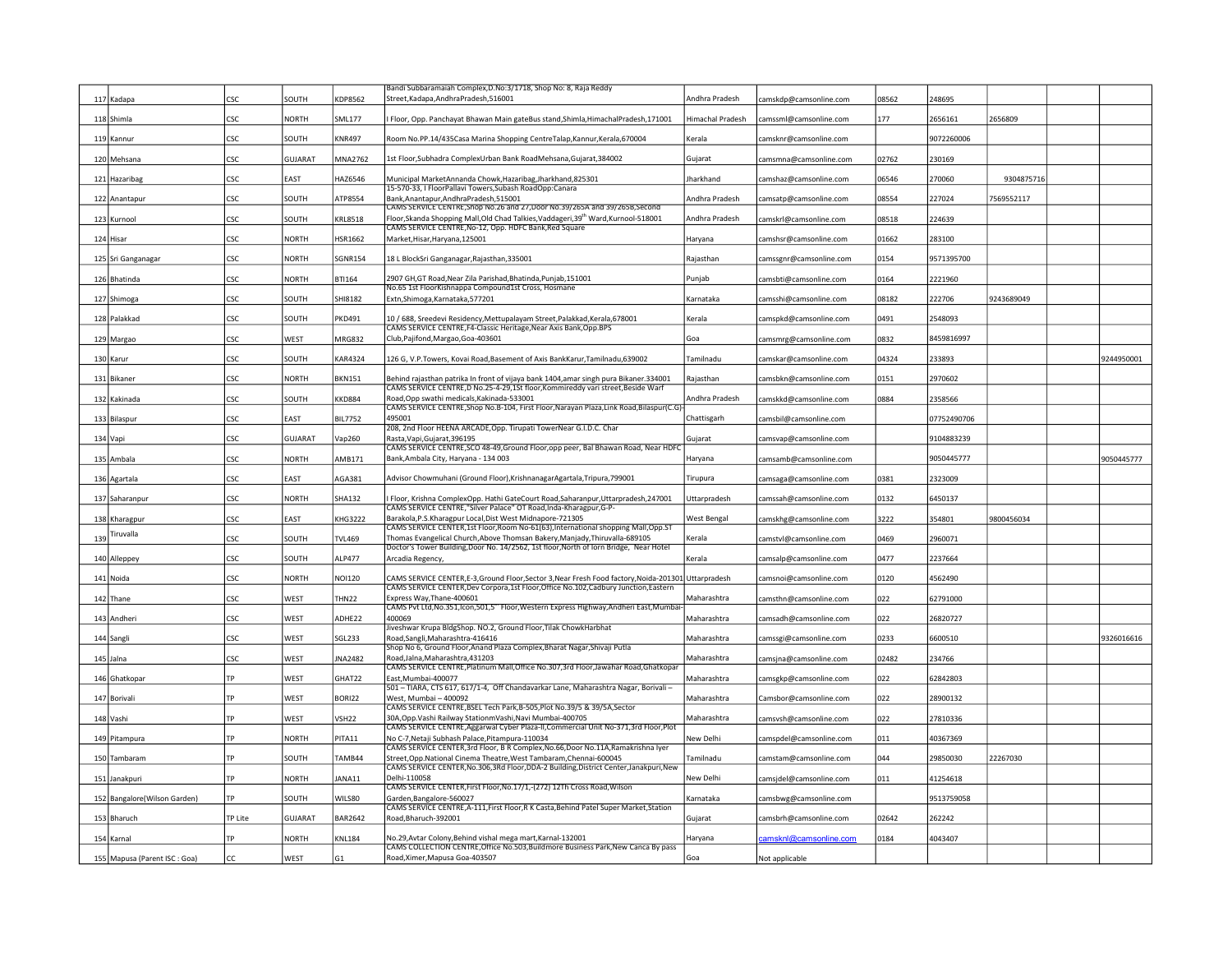| 156 Nadiad                        | <b>TP Lite</b> | GUJARAT        | <b>NDI268</b>     | 142, First Floor, Ghantakarna Complex Gunj Bazar, Nadiad, Gujarat, 387001                                                                                                             | Gujarat            | camsndi@camsonline.com     | 0268  | 2550075    |             |            |
|-----------------------------------|----------------|----------------|-------------------|---------------------------------------------------------------------------------------------------------------------------------------------------------------------------------------|--------------------|----------------------------|-------|------------|-------------|------------|
|                                   |                |                |                   | 3, Adelade Apartment, Christain Mohala, Behind Gulshan-E-Iran Hotel, Amardeep Talkies                                                                                                 |                    |                            |       |            |             |            |
| 157 Bhusawal (Parent: Jalgaon TP) | CC.            | WEST           | <b>BSL2582</b>    | Road, Bhusawal, Maharashtra, 425201                                                                                                                                                   | Maharashtra        | Not applicable             |       |            |             |            |
| 158 Gondal (Parent Rajkot)        | CC             | GUJARAT        | <b>GND2825</b>    | 4/177, Kailash Complex Opp. Khedut Decor Gondal, Gujarat, 360311<br>No DU 8, Upper Ground Floor, Behind Techoclean Clinic, Suvidha Complex Near ICICI                                 | Gujarat            | amsgdl@camsonline.com      |       | 8000920007 |             |            |
| 159 Vasco(Parent Goa)             | СC             | WEST           | VASC832           | Bank, Vasco, Goa, 403802                                                                                                                                                              | Goa                | Not applicable             | 0832  | 3251755    |             |            |
| 160 New Delhi-CC                  | CC.            | <b>NORTH</b>   | D <sub>1</sub>    | Flat no.512, Narian Manzil, 23 Barakhamba Road Connaught Place, New Delhi, 110001<br>Cams Collection Centre, 3/1, R.N. Mukherjee Road, 3rd Floor, Office space -3C,                   | New Delhi          | Not applicable             |       |            |             |            |
| 161 Kolkata-CC (Kolkata Central)  | СC             | EAST           | C1                | "Shreeram Chambers", Kolkata -700 001                                                                                                                                                 | West Bengal        | Not applicable             | 033   | 32011192   |             |            |
| 162 Chennai-Satelite ISC          | СC             | SOUTH          | M3                | No.158, Rayala Tower-1, Anna salai, Chennai-600002                                                                                                                                    | Tamilnadu          | chennai_isc@camsonline.com | 044   | 28432650   |             |            |
| 163 Ahmednagar                    | <b>TP Lite</b> | WEST           | AMN241            | CAMS SERVICE CENTER, Office No.3.1st Floor, Shree Parvati, Plot No.1/175, Opp. Mauli<br>Sabhagruh, Zopadi Canteen, Savedi, Ahmednagar-414003                                          | Maharashtra        | camsamn@camsonline.com     | 0241  | 2344555    |             |            |
| 164 Basti                         | TP Lite        | UP             | <b>BST5542</b>    | CAMS C/O RAJESH MAHADEV & CO SHOP NO 3,1st Floor<br>JAMIA COMLEX STATION ROAD                                                                                                         | Uttarpradesh       | camsbst@camsonline.com     | 05542 | 281180     |             |            |
| 165 Chhindwara                    | TP Lite        | WEST           | CHI7162           | CAMS SERVICE CENTER, 2nd Floor, Parasia Road, Near Surya Lodge, Sood Complex, Above<br>Nagpur CT Scan, Chhindwara, MadhyaPradesh 480001                                               | Madhyapradesh      | camschi@camsonline.com     |       | 7389584098 |             |            |
| 166 Chittorgarh                   | <b>TP Lite</b> | <b>NORTH</b>   | COR1472           | 3, Ashok Nagar, Near Heera Vatika, Chittorgarh, Rajasthan 312001                                                                                                                      | Rajasthan          | camscor@camsonline.com     | 01472 | 244566     | 4258576     |            |
|                                   | TP Lite        | EAST           | DAR6272           | Ground Floor, Belbhadrapur, Near Sahara Office, Laheriasarai Tower Chowk,<br>Laheriasarai, Darbhanga-846001.                                                                          | Bihar              |                            | 06272 | 245002     |             |            |
| 167 Darbhanga                     |                |                |                   |                                                                                                                                                                                       |                    | camsdar@camsonline.com     |       |            |             |            |
| 168 Dharmapuri                    | TP Lite        | SOUTH          | <b>DMP4342</b>    | 16A/63A, Pidamaneri Road, Near Indoor Stadium, Dharmapuri, Tamilnadu 636701<br>House No 3140, Opp Liberty Furniture, Jamnalal Bajaj Road, Near Tower                                  | Tamilnadu          | camsdmp@camsonline.com     | 04342 | 296522     |             | 9244900216 |
| 169 Dhule                         | <b>TP Lite</b> | WEST           | <b>DHULE_2562</b> | Garden, Dhule, Maharashtra 424001<br>CAMS SERVICE CENTRE, 1/13/196, A, Civil Lines, Behind Tripati                                                                                    | Maharashtra        | camsdhu@camsonline.com     | 02562 | 241281     |             |            |
| 170 Faizabad                      | TP Lite        | <b>IIP</b>     | FZD5278           | Hotel, Faizabad, Uttarpradesh-224001<br>CAMS SERVICE CENTER, Shyam Sadan, First Floor, Plot No.120, Sector 1/A, Gandhidham-                                                           | Uttarpradesh       | camsfzd@camsonline.com     |       | 7355713347 |             |            |
| 171 Gandhidham                    | TP Lite        | GUJARAT        | GDM2836           | 370201                                                                                                                                                                                | Guiarat            | camsgdm@camsonline.com     | 02836 | 233220     |             |            |
| 172 Gulbarga                      | <b>TP Lite</b> | SOUTH          | GLG8472           | Pal Complex, Ist Floor, Opp. City Bus Stop, SuperMarket, Gulbarga, Karnataka 585101                                                                                                   | Karnataka          | camsglg@camsonline.com     |       | 9606410909 |             |            |
| 173 Haldia                        | <b>TP Lite</b> | EAST           | HLD3224           | MOUZA-BASUDEVPUR, J.L. NO. 126, Haldia Municipality, Ward No 10, Durgachak, Haldia<br>721602                                                                                          | <b>West Bengal</b> | camshld@camsonline.com     | 03224 | 796951     |             |            |
| 174 Haldwani                      | TP Lite        | <b>IP</b>      | HDW5946           | Durga City Centre, Nainital Road, Haldwani, Uttarakhand-263139                                                                                                                        | Uttarpradesh       | camshdw@camsonline.com     | 05946 | 222499     |             |            |
| 175 Himmatnagar                   | TP Lite        | <b>GUJARAT</b> | HIM2772           | D-78, First Floor, New Durga Bazar, Near Railway Crossing, Himmatnagar, Gujarat 383001                                                                                                | Gujarat            | camshim@camsonline.com     | 02772 | 244332     |             |            |
| 176 Hoshiarpur                    | <b>TP Lite</b> | <b>NORTH</b>   | HSP1882           | Near Archies Gallery, Shimla Pahari Chowk, Hoshiarpur , Punjab 146001                                                                                                                 | Punjab             | camshsp@camsonline.com     | 01882 | 650104     | 244353      |            |
| 177 Hosur                         | <b>TP Lite</b> | SOUTH          | <b>HOS4344</b>    | CAMS SERVICE CENTER, Survey No.25/204, Attibele Road, HCF Post, Mathigiri, Above Time<br>Kids School, Oppsite To Kuttys Frozen Foods, Hosur-635110                                    | Tamilnadu          | camshos@camsonline.com     | 04344 | 9344861916 |             |            |
| 178 Jaunpur                       | TP Lite        | UP             | <b>INP5452</b>    | 248, Fort Road Near Amber Hotel, Jaunpur Uttarpradesh-222001                                                                                                                          | Uttarpradesh       | camsjnp@camsonline.com     | 05452 | 243032     |             |            |
| 179 Katni                         | <b>TP Lite</b> | WEST           | KAT7622           | 1st Floor, Gurunanak dharmakanta, Jabalpur Road, Bargawan, Katni, MadhyaPradesh<br>483501                                                                                             | Madhyapradesh      | camskat@camsonline.com     | 07622 | 404839     | 9203900509  |            |
|                                   |                |                |                   | Shop No: 11 - 2 - 31/3, 1st floor, Philips Complex, Balajinagar, Wyra Road, Near Baburao                                                                                              |                    |                            |       |            |             |            |
| 180 Khammam                       | <b>TP Lite</b> | SOUTH          | <b>KMM8742</b>    | Petrol Bunk, Khammam, Telangana 507001                                                                                                                                                | Telangana          | camskmm@camsonline.com     | 08742 | 229793     |             |            |
| 181 Malda                         | <b>TP Lite</b> | EAST           | MLD3512           | Daxhinapan Abasan, Opp Lane of Hotel Kalinga, SM Pally, Malda, Westbangal 732101<br>CAMS SERVICE CENTER, Shop No-A2, Basement floor, Academy Tower, Opposite                          | West Bengal        | camsmld@camsonline.com     | 03512 | 2269071    | 9851456218  |            |
| 182 Manipal                       | <b>TP Lite</b> | SOUTH          | 820               | Corporation Bank, Manipal, Karnataka 576104                                                                                                                                           | Karnataka          | camsmpl@camsonline.com     |       | 9243689046 |             |            |
| 183 Mathura                       | <b>TP Lite</b> | <b>IIP</b>     | <b>MTR565</b>     | 159/160 Vikas Bazar Mathura Uttarpradesh-281001                                                                                                                                       | Uttarpradesh       | camsmtr@camsonline.com     | 0565  | 7252000551 |             |            |
| 184 Moga                          | <b>TP Lite</b> | <b>NORTH</b>   | MOG1636           | CAMS SERVICE CENTRE, No.9, New Town, Opp. Jaswal Hotel, Daman Building, Moga-142001 Punjab<br>156A / 1, First Floor, Lakshmi Vilas BuildingOpp. To District Registrar Office, Trichy  |                    | camsmog@camsonline.com     | 01636 | 513234     |             |            |
| 185 Namakkal                      | TP Lite        | SOUTH          | <b>NAM4286</b>    | Road, Namakkal, Tamilnadu 637001                                                                                                                                                      | Tamilnadu          | camsnmk@camsonline.com     |       | 9159294592 |             |            |
| 186 Palanpur                      | TP Lite        | GUJARAT        | PAP2742           | CAMS SERVICE CENTER, Gopal Trade center, Shop No.13-14, 3Rd Floor, Nr. BK Mercantile<br>bank, Opp. Old Gunj, Palanpur-385001                                                          | Gujarat            | camspal@camsonline.com     | 02742 | 254224     | 96649-02941 |            |
| 187 Rae Bareli                    | TP Lite        | UP             | <b>RAE535</b>     | 17, Anand Nagar Complex Opposite Moti Lal Nehru Stadium SAI Hostel Jail Road Rae<br>Bareilly Uttar pradesh -229001                                                                    | Uttarpradesh       | camsrae@camsonline.com     |       | 9889901201 |             |            |
| 188 Rajapalayam                   | TP Lite        | SOUTH          | RJP4563           | No 59 A/1, Railway Feeder Road(Near Railway Station)RajapalayamTamilnadu-626117                                                                                                       | Tamilnadu          | camsrjp@camsonline.com     | 04563 | 220858     |             |            |
| 189 Ratlam                        | TP Lite        | WEST           | <b>RLM7412</b>    | Dafria & Co,No.18, Ram Bagh, Near Scholar's School,Ratlam, MadhyaPradesh 457001                                                                                                       | Madhyapradesh      | camsrlm@camsonline.com     | 07412 | 400066     |             |            |
| 190 Ratnagiri                     | TP Lite        | WEST           | RAG2352           | CAMS SERVICE CENTRE, Orchid Tower, Gr Floor, Gala No.06, S.V. No.301/Paiki 1/2, Nachane<br>Municiple Aat, Arogya Mandir, Nachane Link Road, At, Post, Tal. Ratnagiri Dist. Ratnagiri- | Maharashtra        | camsrag@camsonline.com     | 02352 | 355029     |             |            |
| 191 Roorkee                       | <b>TP Lite</b> | <b>NORTH</b>   | <b>RKE1332</b>    | 22, Civil Lines, Ground Floor, Hotel Krish Residency, Roorkee, Uttarakhand 247667                                                                                                     | Uttarkhand         | camsrke@camsonline.com     | 01332 | 796309     |             |            |
|                                   |                |                |                   |                                                                                                                                                                                       |                    |                            |       |            |             |            |
| 192 Sagar                         | TP Lite        | WEST           | SAG7582           | Opp. Somani Automobile,s Bhagwanganj Sagar, MadhyaPradesh 470002                                                                                                                      | Madhyapradesh      | camssag@camsonline.com     | 07582 | 408402     | 246247      |            |
| 193 Shahjanpur                    | <b>TP Lite</b> | UP             | SPN5842           | Bijlipura, Near Old Distt Hospital, Jail Road , Shahjahanpur Uttarpradesh-242001<br>Ground Floor of CA Deepak Gupta,, M G Complex, Bhawna marg, Beside Over                           | Uttarpradesh       | camsspn@camsonline.com     | 05842 | 228424     |             |            |
| 194 Sirsa                         | <b>TP Lite</b> | <b>NORTH</b>   | SRS1666           | Bridge, bansal Cinerma Market, Sirsa Haryana, 125055                                                                                                                                  | Harvana            | camssrs@camsonline.com     | 01666 | 233593     |             | 9254303806 |